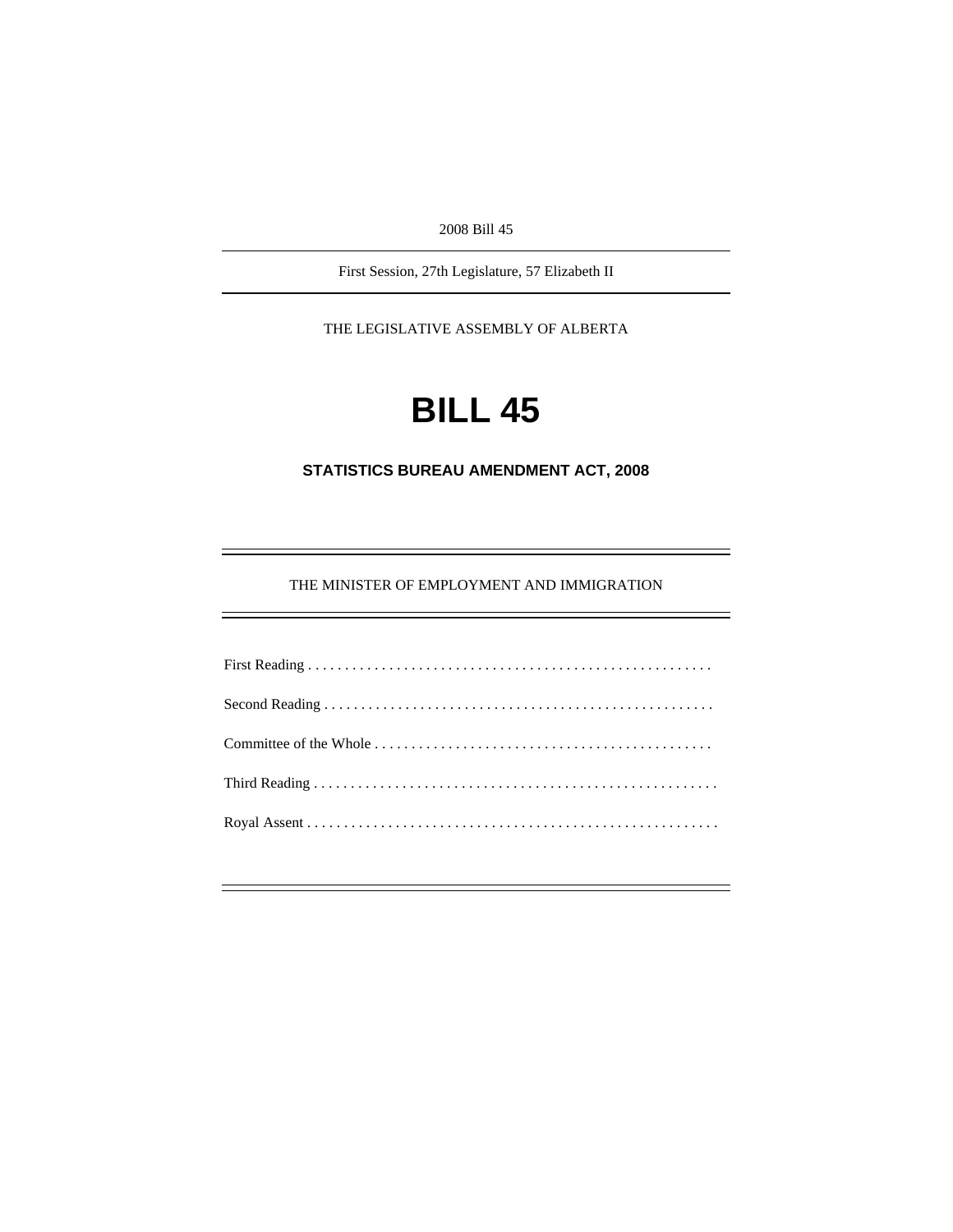*Bill 45* 

# **BILL 45**

2008

# **STATISTICS BUREAU AMENDMENT ACT, 2008**

*(Assented to , 2008)* 

HER MAJESTY, by and with the advice and consent of the Legislative Assembly of Alberta, enacts as follows:

# **Amends RSA 2000 cS-18**

**1 The** *Statistics Bureau Act* **is amended by this Act.** 

**2 The title and chapter number of the Act are repealed and the following is substituted:** 

> **OFFICE OF STATISTICS AND INFORMATION ACT** Chapter O-5.5

**3 Section 1 is repealed and the following is substituted:** 

#### **Definitions**

**1** In this Act,

- (a) "Minister" means the Minister determined under section 16 of the *Government Organization Act* as the Minister responsible for this Act;
- (b) "Office" means the Office of Statistics and Information continued under section 2;
- (c) "respondent" means a person from whom information is sought under this Act.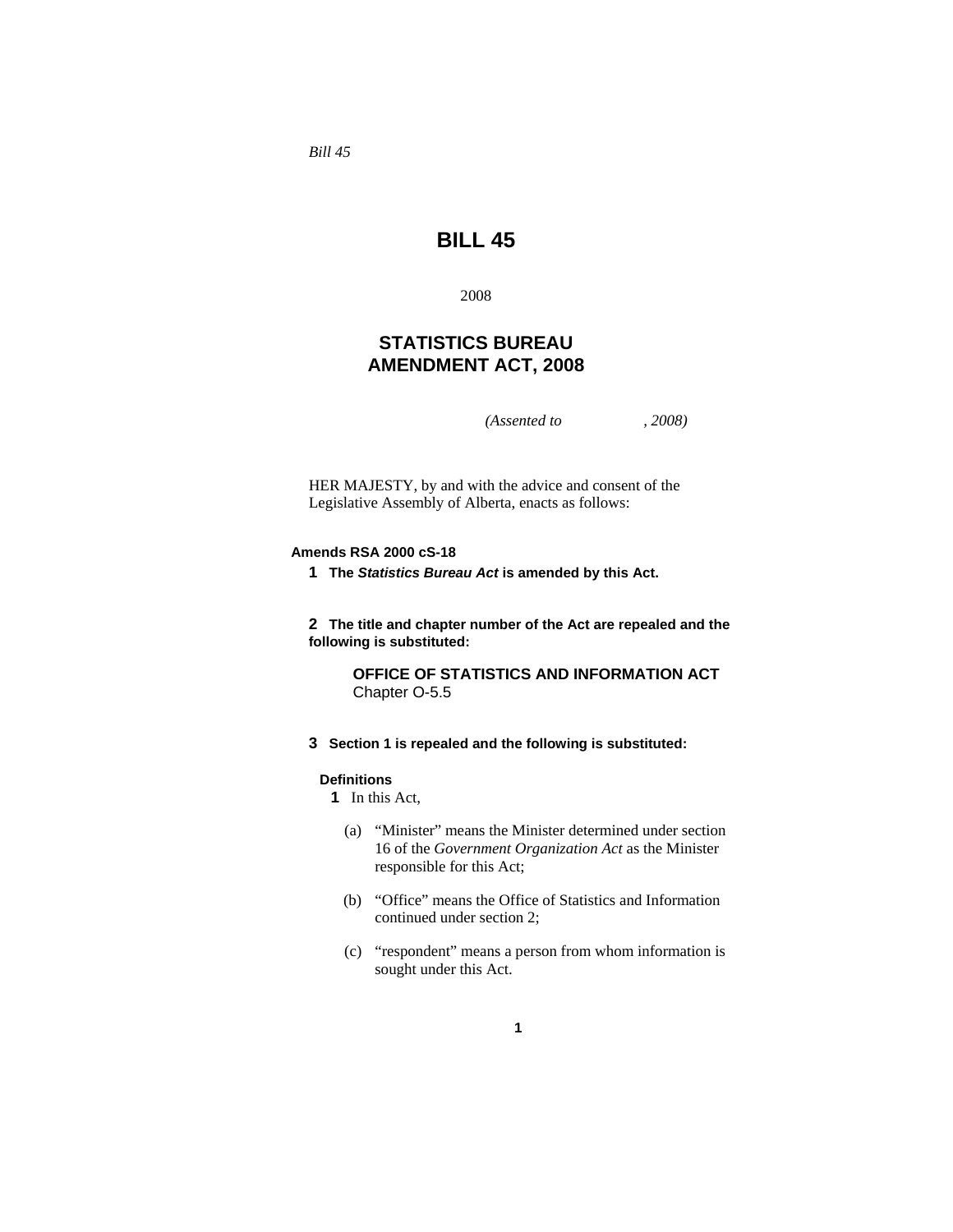# **Explanatory Notes**

- **1** Amends chapter S-18 of the Revised Statutes of Alberta 2000.
- **2** The title and chapter number presently read:

*STATISTICS BUREAU ACT Chapter S-18* 

**3** Section 1 presently reads:

# *1 In this Act,*

- *(a) "Bureau" means the Alberta Bureau of Statistics established by this Act;*
- *(b) "Minister" means the Minister determined under section 16 of the Government Organization Act as the Minister responsible for this Act.*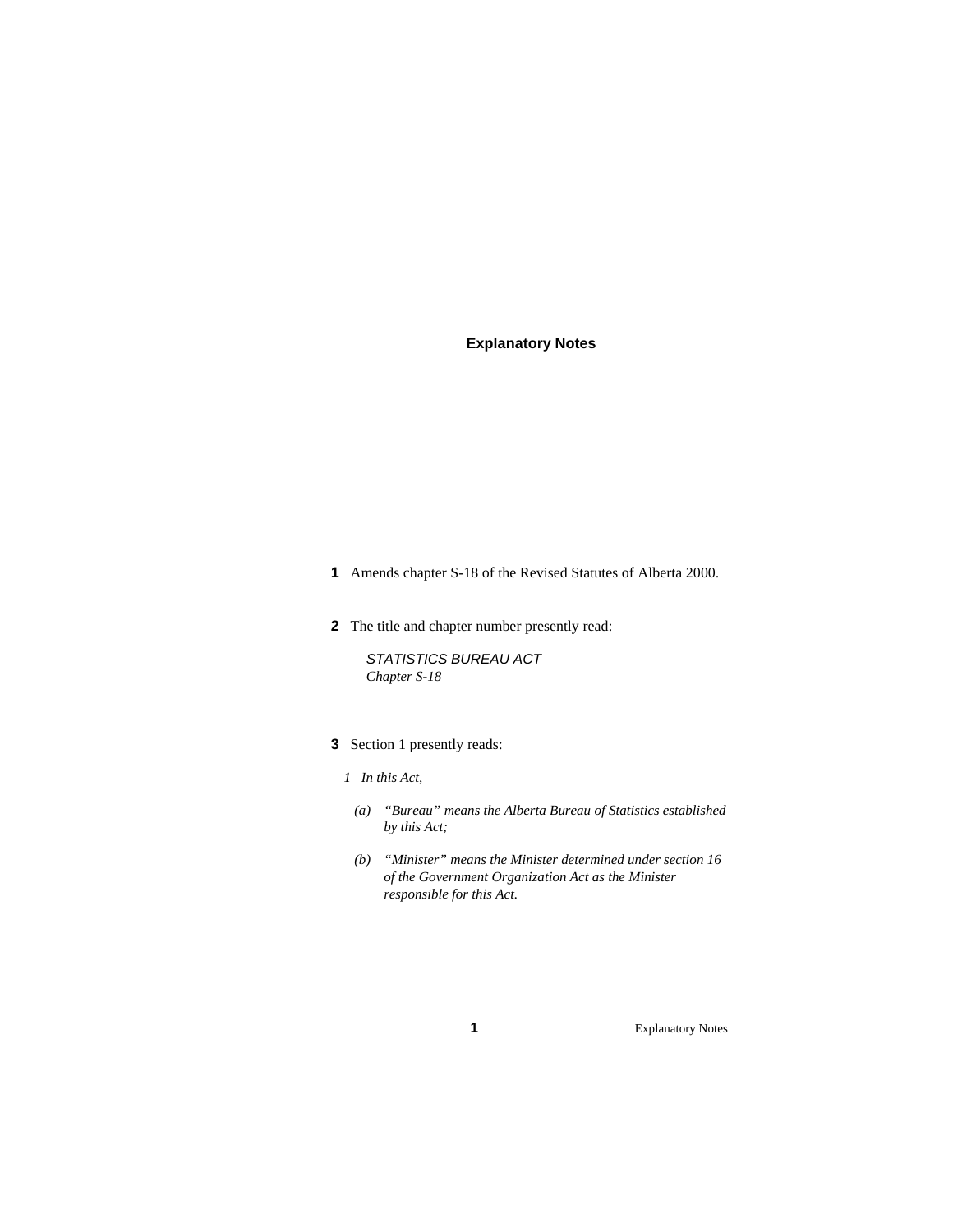# **4 Section 2 is amended**

**(a) by repealing subsection (1) and substituting the following:** 

# **Office of Statistics and Information**

**2(1)** The Alberta Bureau of Statistics is continued within the public service of Alberta under the name "Office of Statistics and Information".

#### **(b) in subsection (2)**

- **(i) by striking out** "Bureau" **and substituting** "Office";
- **(ii) by striking out** "that Department of the Public Service" **and substituting** "the ministry".
- **5 Section 3 is repealed and the following is substituted:**

#### **Duties of the Office**

**3(1)** The purpose of the Office is to plan, promote, consolidate and develop social and economic statistics or statistical information relating to Alberta.

- **(2)** The duties of the Office shall include the following:
	- (a) to collect, compile, analyze, abstract and publish statistics or other information relating to the commercial, industrial, financial, social, economic or other activities or conditions of Alberta, including but not limited to taking a mandatory census or survey;
	- (b) to collaborate with or assist ministries in the collection, compilation and publication of statistics or other information, including statistics or other information derived from the activities of those ministries;
	- (c) to co-ordinate statistical activities between the Government of Alberta and statistical agencies of other governments;
	- (d) to study, investigate, report on and advise on any question relating to social or economic conditions or to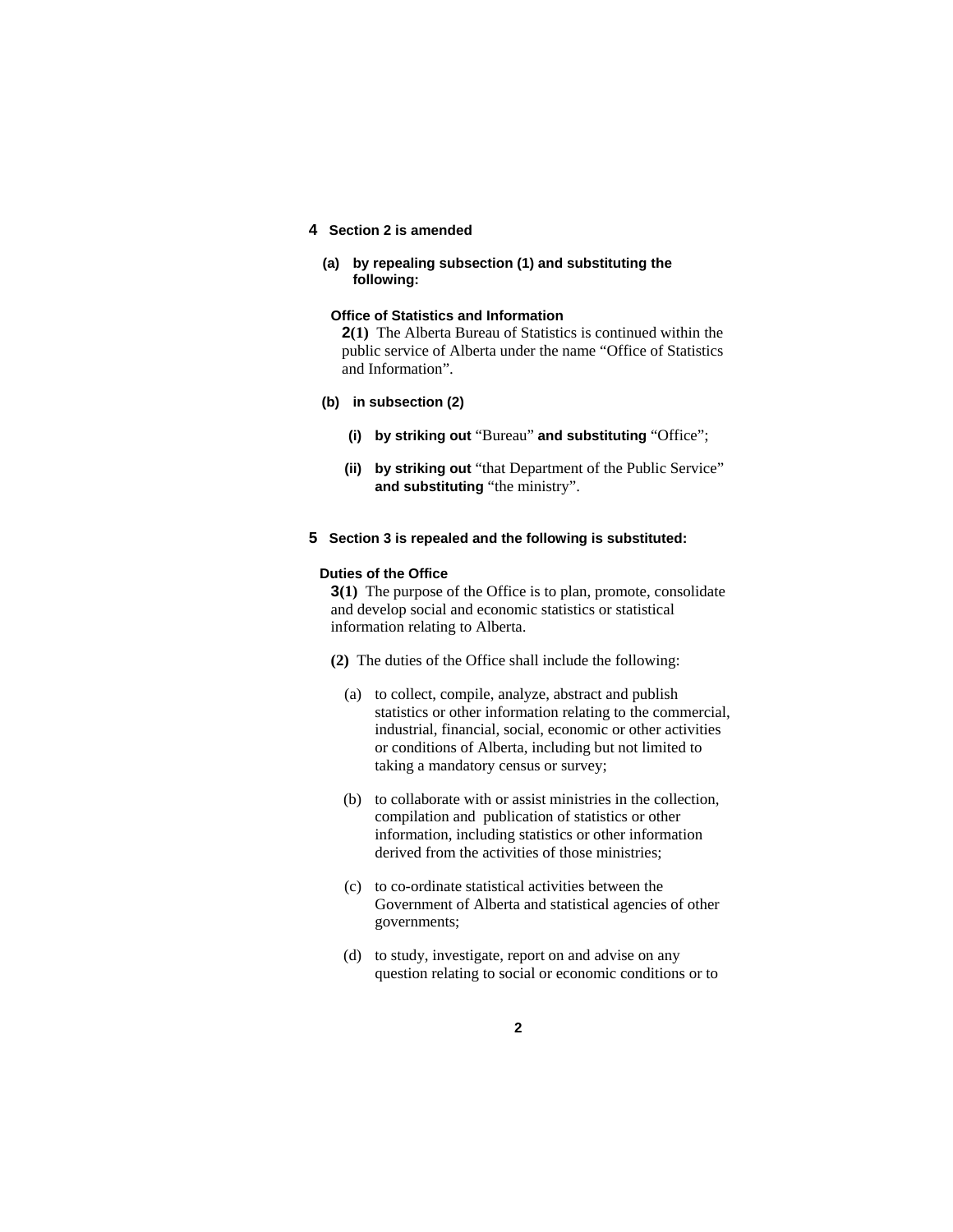# **4** Section 2 presently reads:

*2(1) There shall be a branch of the Public Service of Alberta which shall be known as the Alberta Bureau of Statistics.* 

*(2) The Bureau shall be attached to and shall form part of that Department of the Public Service prescribed by the Lieutenant Governor in Council.* 

### **5** Section 3 presently reads:

*3 The duties of the Bureau may include the following:* 

- *(a) to collect, compile, analyze, abstract and publish statistical information relative to the commercial, industrial, financial, social, economic and general activities and condition of Alberta;*
- *(b) to collaborate with all other Departments and officers of the Government in the collection, compilation and publication of statistics;*
- *(c) to study, investigate, report and advise on any questions relating to economic conditions or to any economic problem designated by the Minister;*
- *(d) generally to organize a scheme of co-ordinated social and economic statistics pertaining to the whole of Alberta.*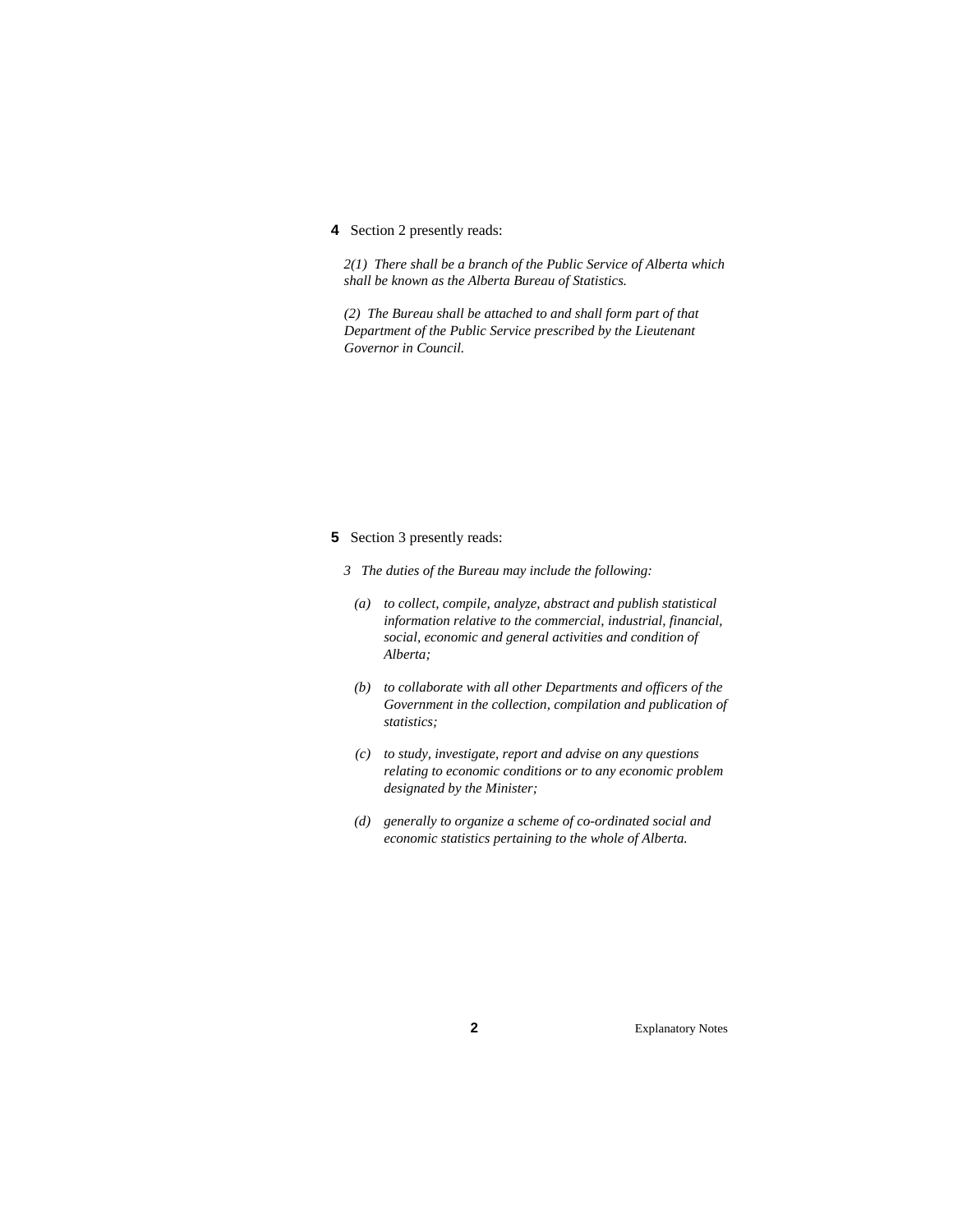any social or economic problem designated by the Minister.

## **6 Section 4 is amended**

- **(a) by renumbering it as section 4(1)**;
- **(b) in subsection (1) by striking out** "Bureau" **and substituting** "Office";

## **(c) by adding the following after subsection (1)**:

**(2)** The Minister may use the services of any employee of the public service of Alberta to carry out a duty of the Office.

**(3)** The Minister may retain any person under contract, and the employees and agents of that person, to carry out a duty of the Office.

#### **7 Section 5 is repealed and the following is substituted:**

#### **Rules, schedules, etc.**

**5** The Minister may make rules, instructions, schedules and forms as the Minister considers requisite for the carrying out of a duty of the Office.

#### **8 Section 6 is repealed and the following is substituted:**

#### **Agreements — Statistics Canada**

**6** The Minister may enter into an agreement with Statistics Canada for the collection, transmission or exchange of

- (a) specific replies to statistical inquiries,
- (b) replies to specific classes of information collected under this Act, or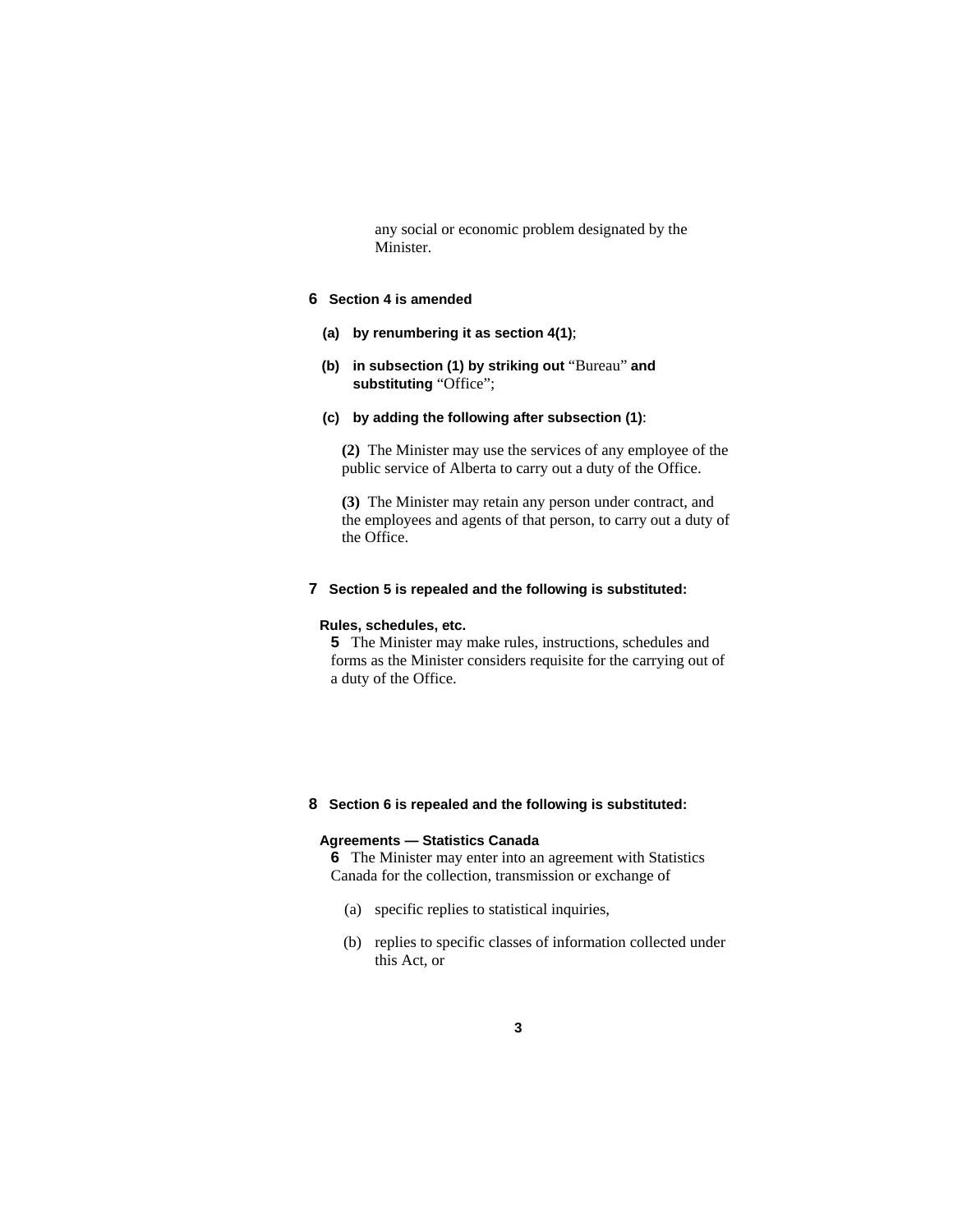# **6** Section 4 presently reads:

*4 In accordance with the Public Service Act, there may be appointed any employees required for the carrying out of the duties of the Bureau.* 

# **7** Section 5 presently reads:

*5 The Minister may make rules, instructions, schedules and forms as the Minister considers requisite for* 

- *(a) conducting the work and business of the Bureau,*
- *(b) the collecting, compiling and publishing of statistics and other information, and*
- *(c) the taking of any census authorized by this Act.*

# **8** Section 6 presently reads:

*6 The Minister may make any arrangements the Minister considers expedient between the Bureau and any Department of the Government of Canada for the collection, transmission and exchange of any information or statistics.*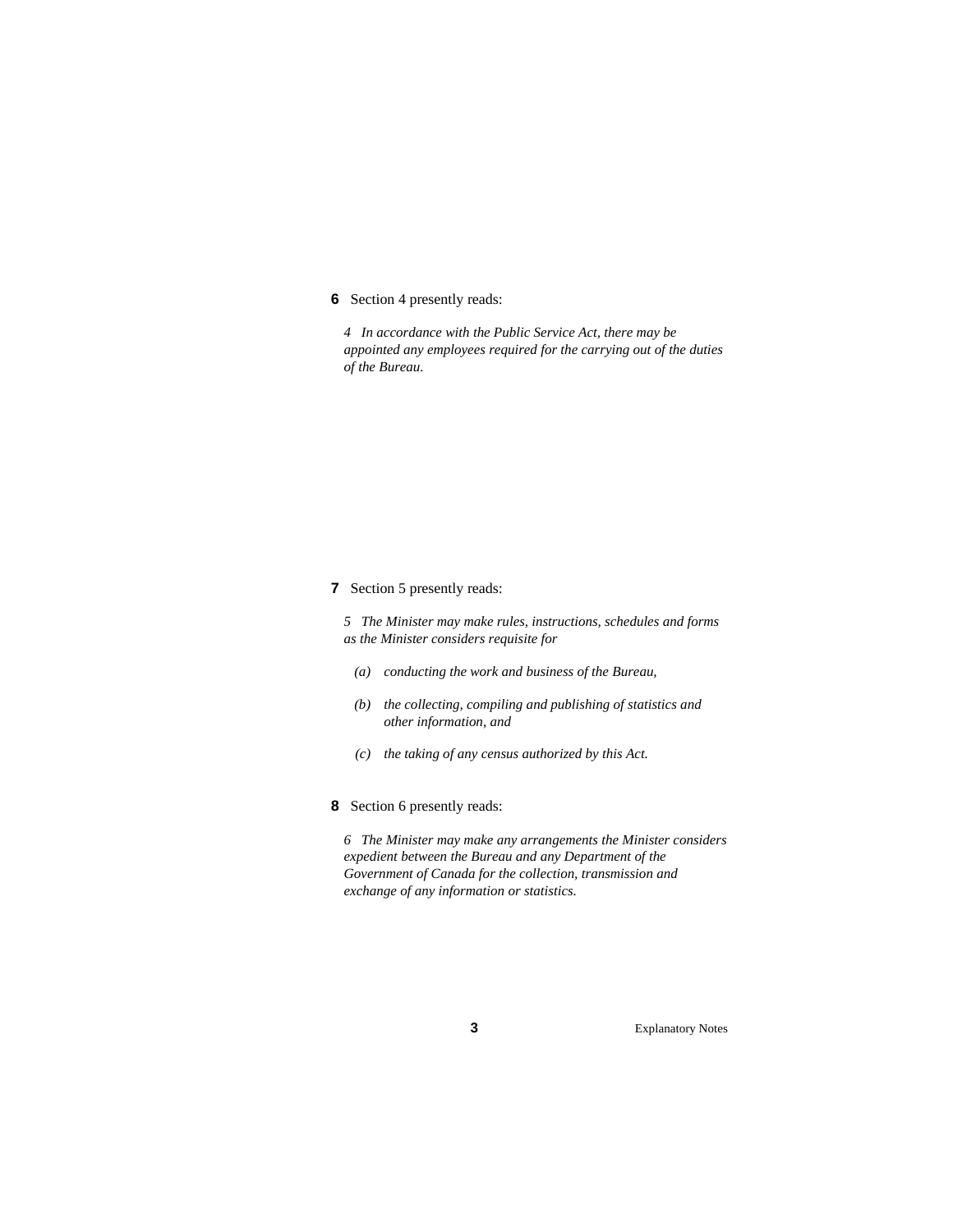(c) tabulations or analyses based on the replies referred to in clause (a) or (b).

# **Agreements — other**

**6.1(1)** The Minister may enter into an agreement with a ministry, municipality, corporation, business or organization, the Government of Canada or the government of a province or territory of Canada for the exchange of information collected jointly and for subsequent tabulation or publication based on that information.

- **(2)** The agreement must provide that
	- (a) a notice is required to be sent to each respondent advising that
		- (i) the information is being collected jointly on behalf of the Office and the other party, and
		- (ii) the respondent may object in writing to the exchange of information between the parties that might identify the respondent,

and

 (b) the agreement does not apply to the exchange of information between the parties that might identify a respondent who has objected as referred to in clause (a).

**(3)** An exchange of information under an agreement under this section may, subject to subsection (2)(b), include replies to original inquiries and supplementary information provided by a respondent to the Office or the other party jointly collecting the information.

**(4)** This section does not apply to an agreement with Statistics Canada.

## **9 Section 7 is amended**

**(a) in subsection (1) by striking out** "Bureau shall" **and substituting** "Office may";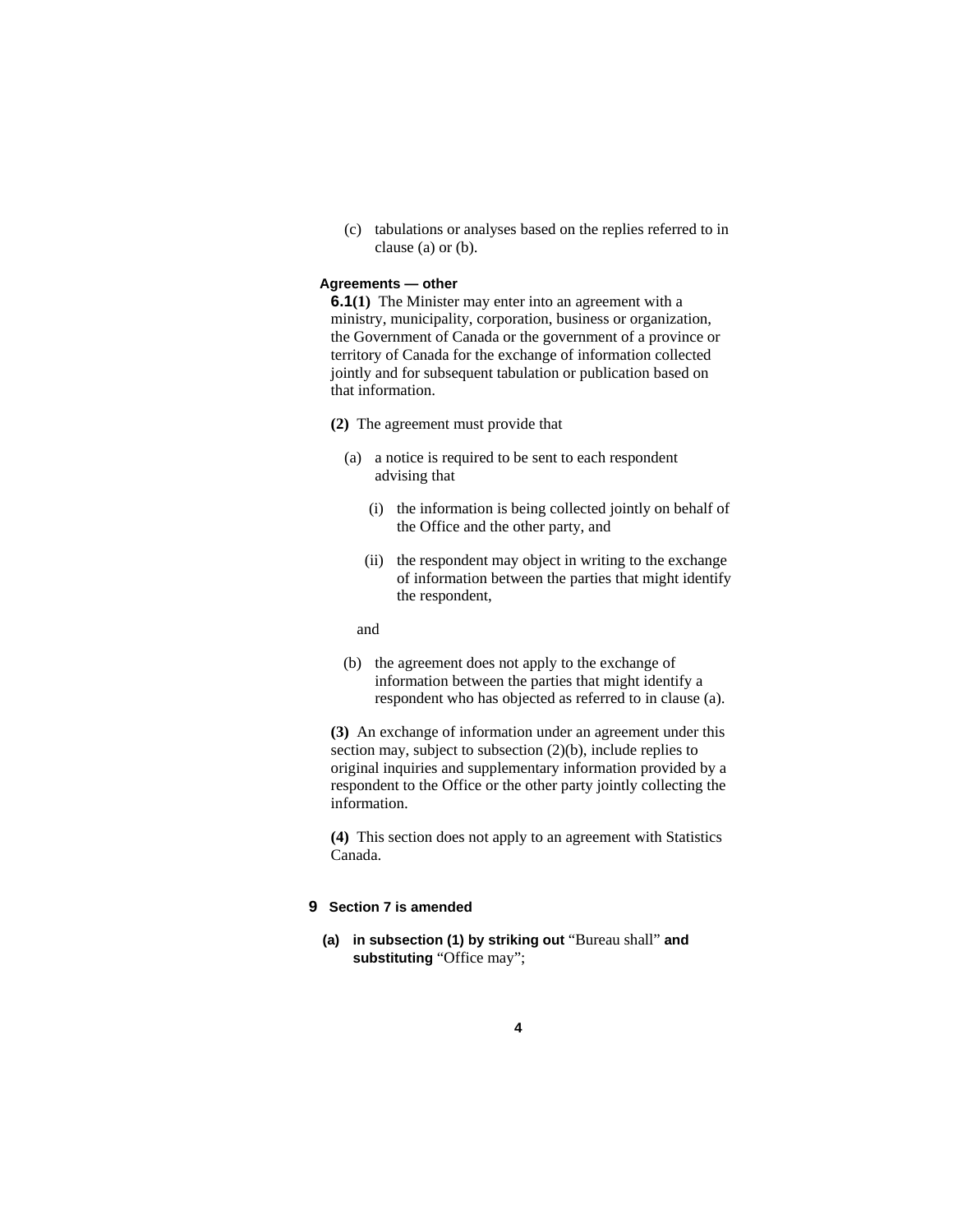# **9** Section 7 presently reads:

*7(1) The Bureau shall take a census or survey with regard to mines, quarries, fisheries and forests, and of manufacturing, construction, commercial and service establishments, and of any other industrial, trading, business and professional activities prescribed by the*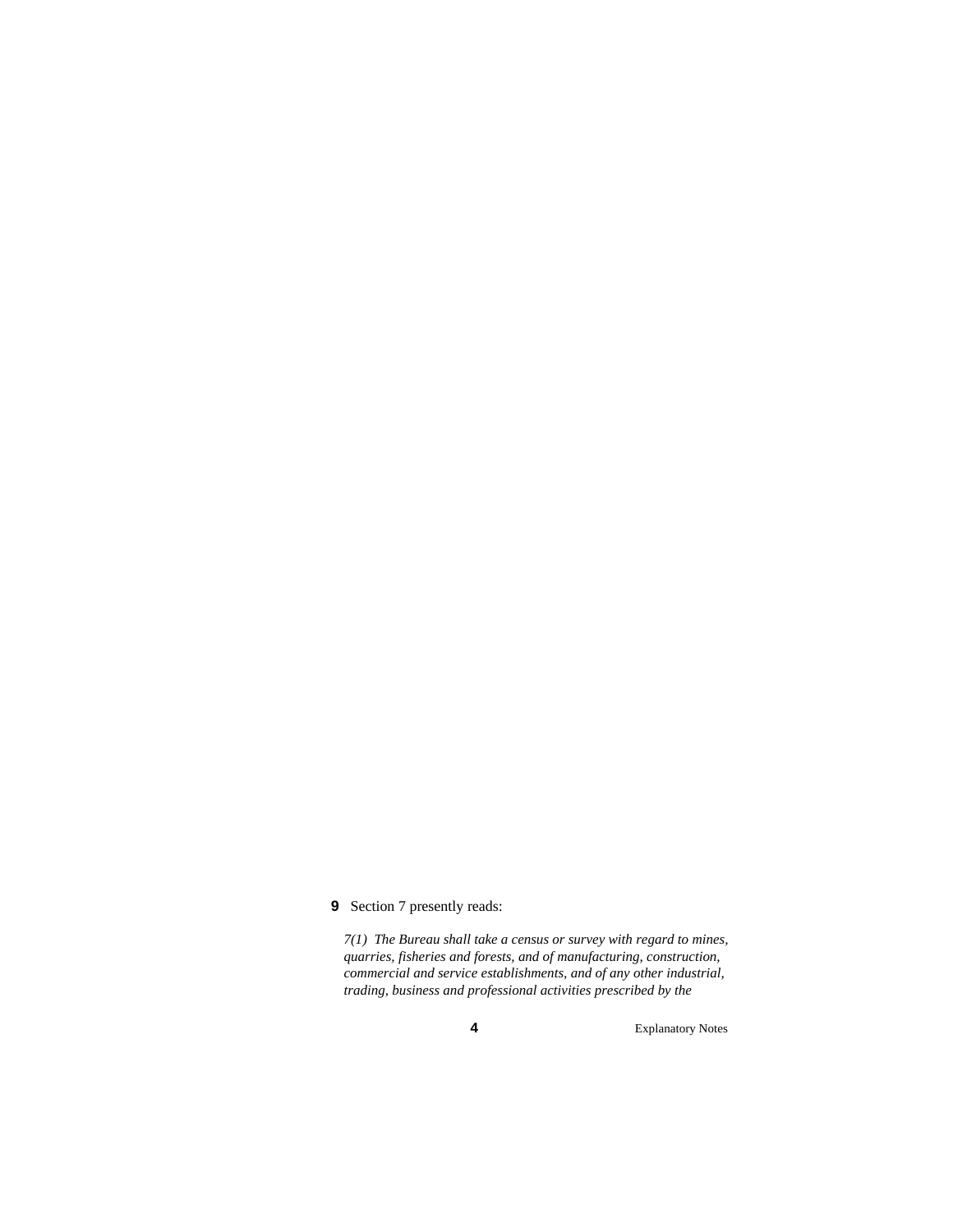# **(b) by repealing subsection (2) and substituting the following**:

**(2)** A person who receives a census or survey form for the purposes of subsection (1) shall answer and return it, properly certified as accurate, no later than the time prescribed on the form or any extended time that the Minister may allow.

**(3)** Subsection (2) does not apply unless the census or survey form indicates that the census or survey is mandatory.

**(4)** The Minister shall, subject to the regulations, determine if a census or survey is mandatory.

# **10 The following is added after section 7:**

#### **Collection of information**

**7.1(1)** The Office may collect information, including personal information, directly or indirectly, for the purposes of this Act.

**(2)** A ministry, municipality, corporation, business or organization is authorized to provide a record in its custody or control to the Office on request that, in the opinion of the Office, may aid

- (a) in the carrying out of a duty of the Office, or
- (b) in the completion or collection of information obtained under clause (a).

**(3)** A person who requests information under this Act must advise a respondent

- (a) of the person's name and title of office,
- (b) of the purpose of the request,
- (c) whether the respondent is obliged to comply with the request,
- (d) whether the information collected will be or may be shared pursuant to an agreement under section 6 or 6.1, and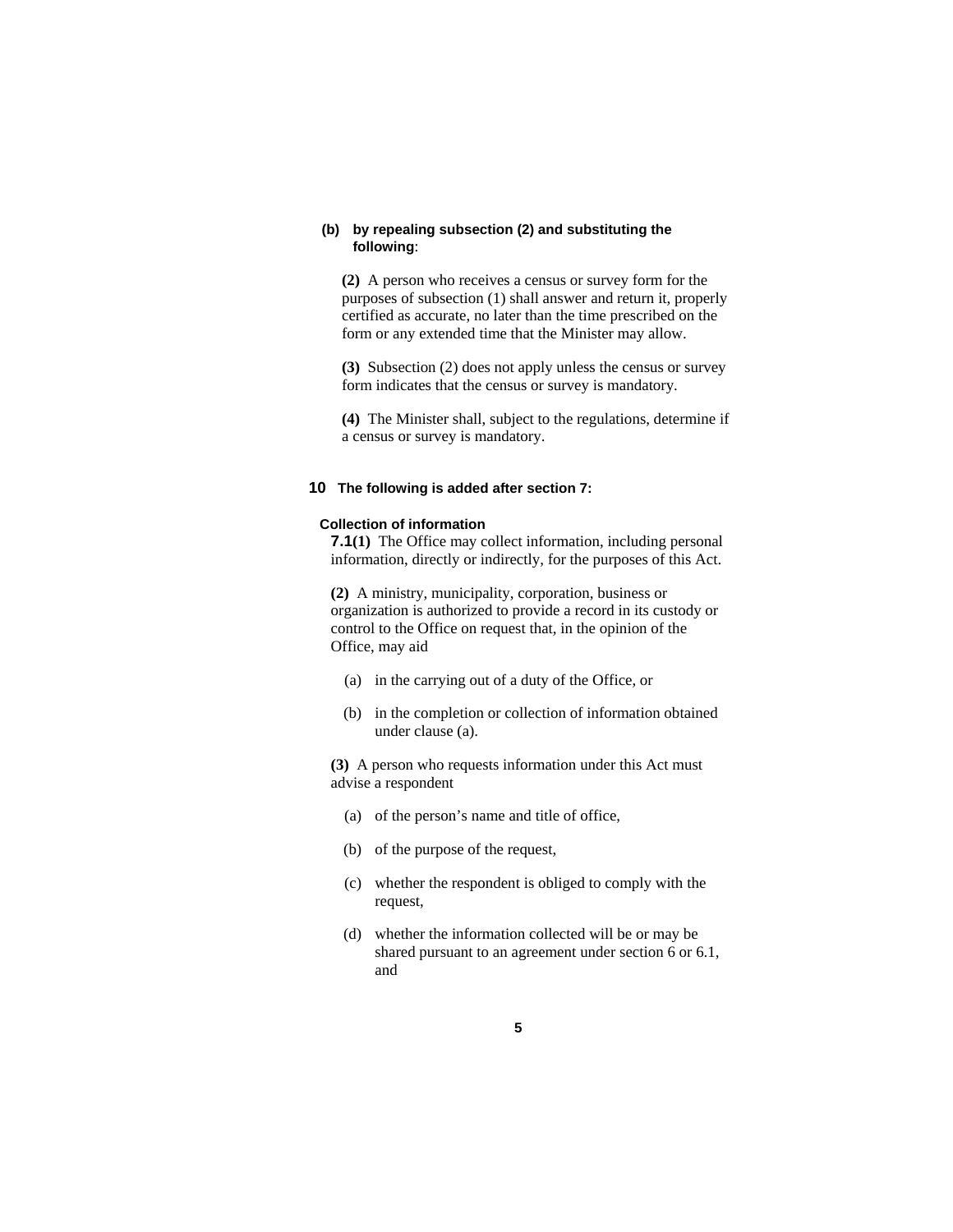*Minister, at the intervals the Minister directs, so as to ascertain with the utmost possible accuracy the products and operations thereof.* 

*(2) Statistical forms may be delivered to any person from whom information is desired for the purposes of this Act and that person shall answer the inquiries on the forms and return them to the Bureau, properly certified as accurate, not later than the time prescribed on the forms or any extended time that the Minister may allow.* 

**10** Collection of information.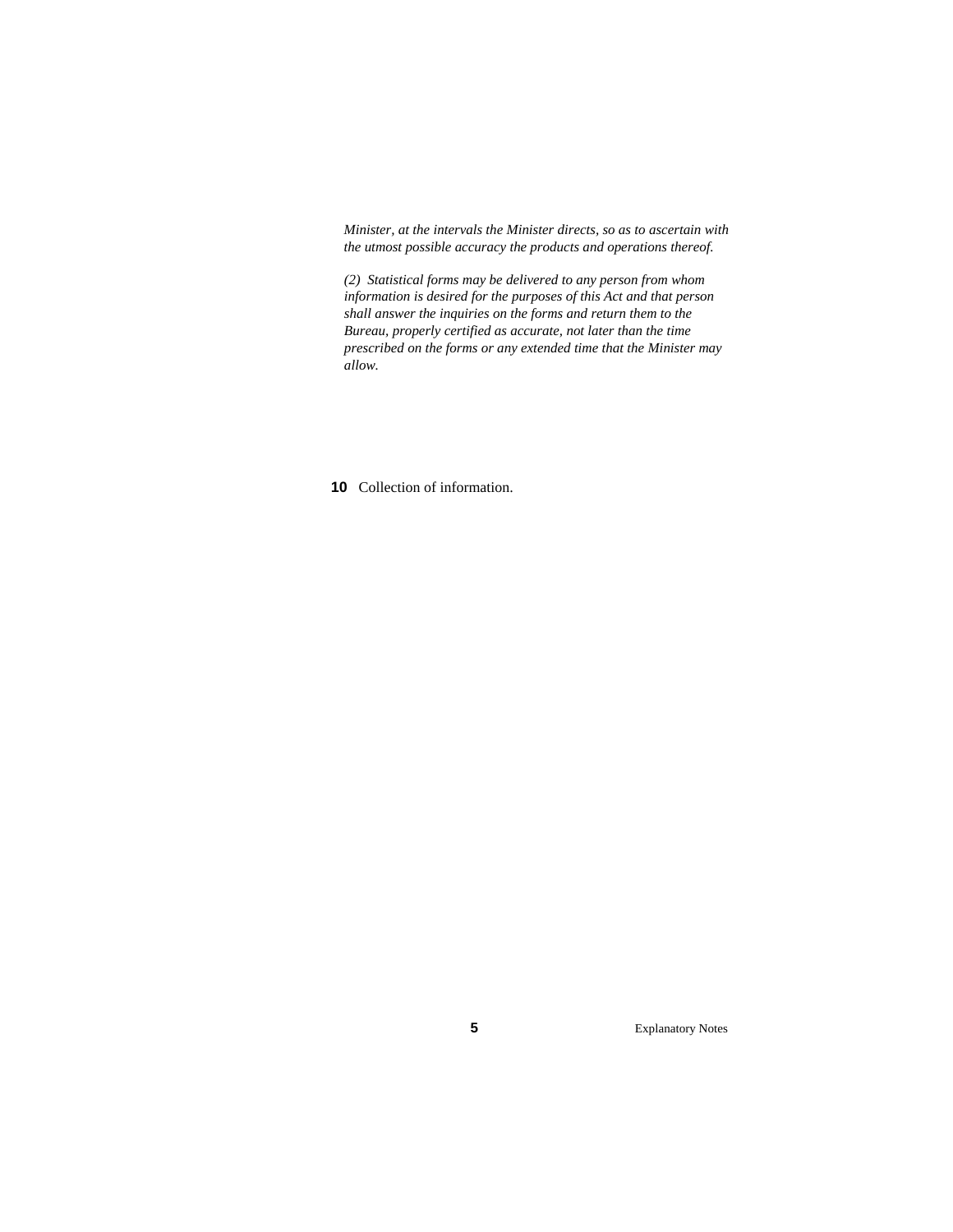(e) if the information collected will be or might be shared pursuant to an agreement under section 6.1, of the respondent's right to object to the exchange of information that might identify the respondent.

# **11 Section 8 is amended by repealing subsection (2) and substituting the following**:

**(2)** No person shall permit the examination of the contents of an individual return received under this Act without modifying the contents to prevent a person from identifying any of the contents so examined as relating to any individual person or business.

**(3)** Subsections (1) and (2) do not apply to a disclosure permitted under section 6 or 6.1.

- **(4)** Subsection (2) does not apply to a disclosure
	- (a) to a person who has taken the oath of secrecy required by section 9, or
	- (b) to an individual person or business of particulars that are about that individual person or business.

**(5)** This section prevails over sections 40 to 43 of the *Freedom of Information and Protection of Privacy Act*.

# **12 The following is added after section 8:**

#### **Limited right of access**

**8.1(1)** An individual person's or business's right of access to records in the custody or control of the Office is limited to information about that person or business.

**(2)** This section prevails over section 6(1) of the *Freedom of Information and Protection of Privacy Act*.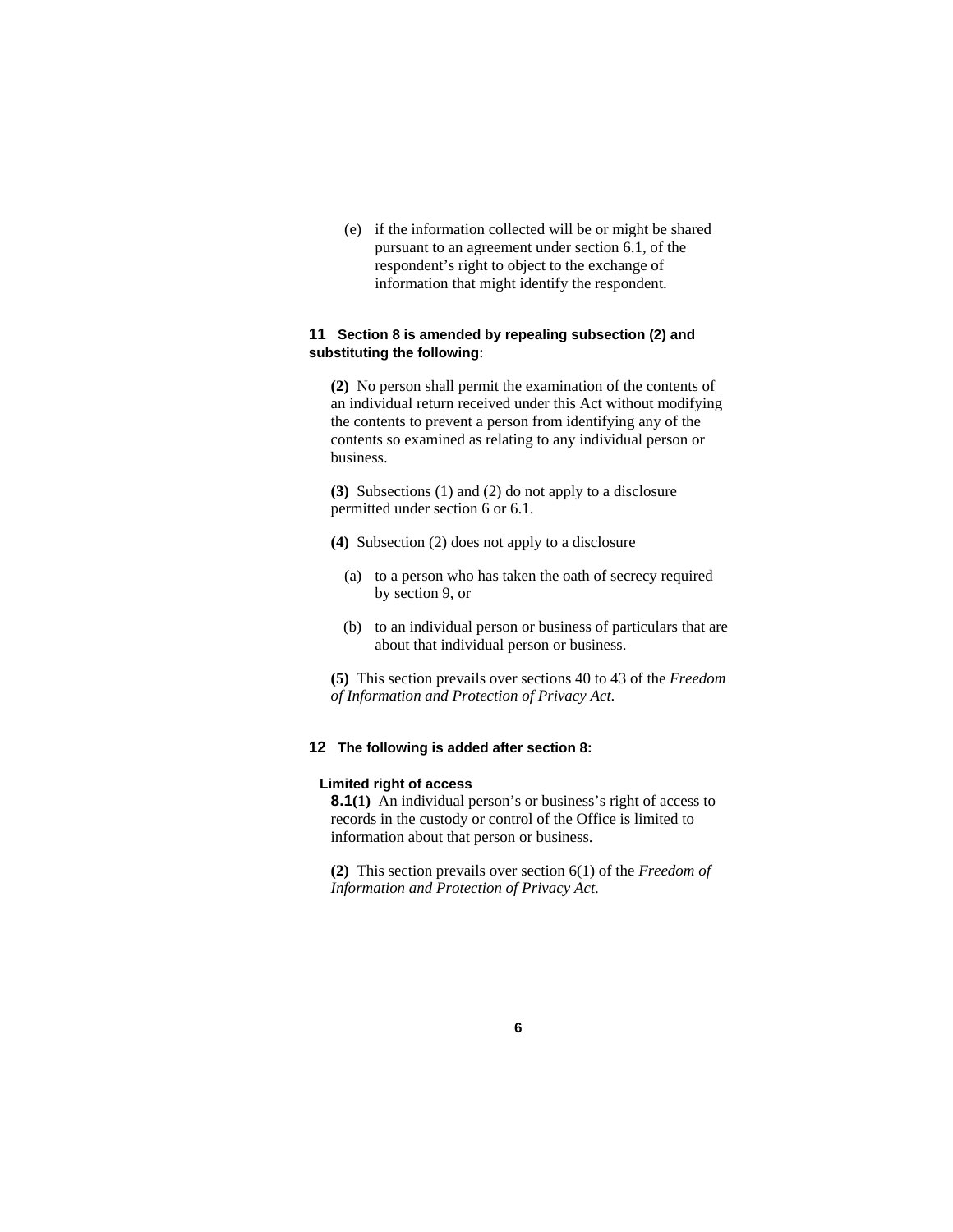#### **11** Section 8 presently reads:

*8(1) No report, summary of statistics or other publication issued under this Act shall contain any of the particulars contained in any individual return so arranged as to enable any person to identify any particulars so published as being particulars relating to any individual person or business except when the previous consent in writing of the individual person or of the person in authority in the business has been obtained for the release of the information.* 

*(2) No person shall communicate or allow to be communicated to any person who has not taken the oath of secrecy required by section 9, the contents of any individual return, report or answer made or given pursuant to this Act.* 

**12** Limited right of access.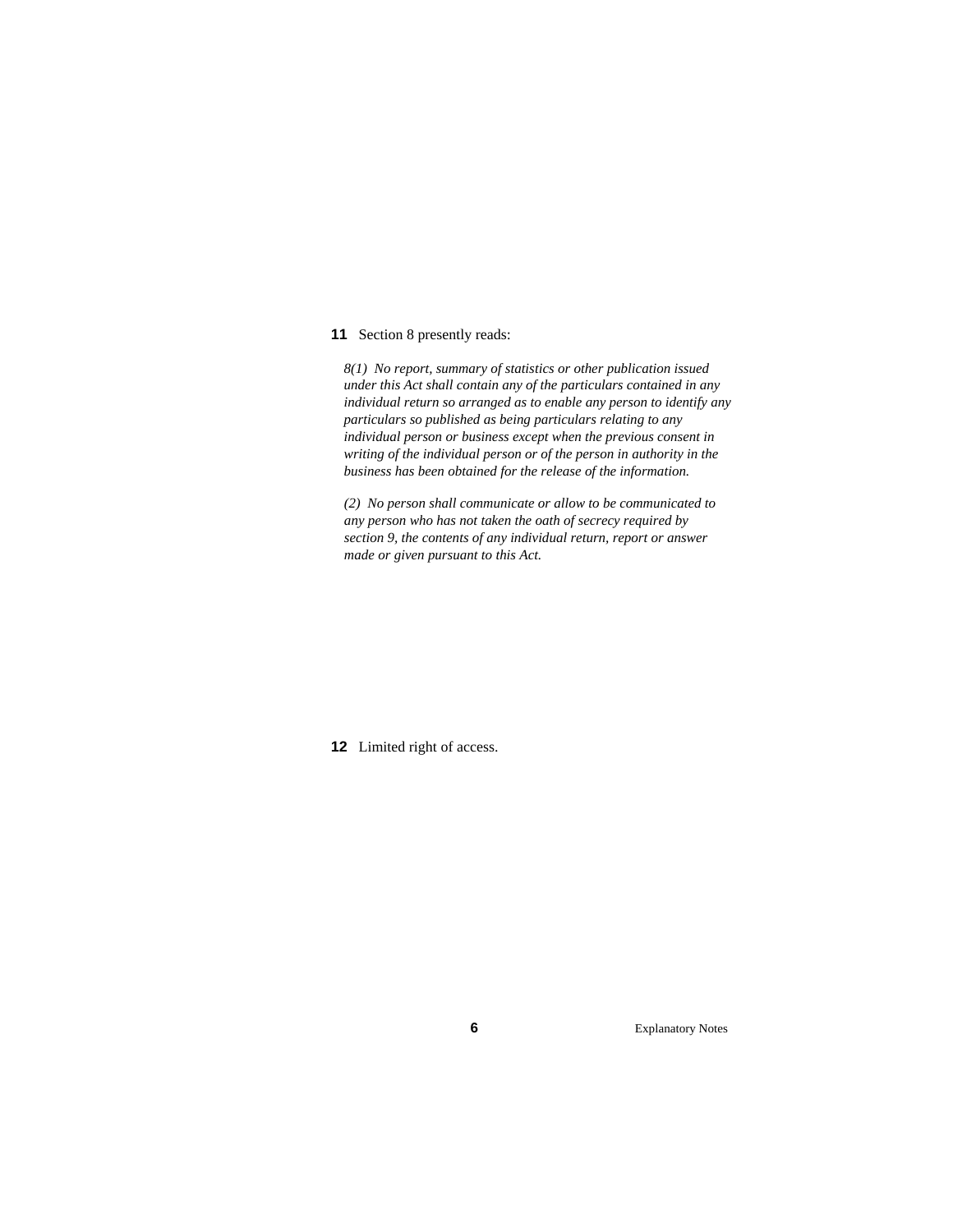## **13 Section 9 is amended**

#### **(a) in subsection (1)**

- **(i) by striking out** "Every officer and other person employed in the execution of any duty under this Act, before entering on those duties" **and substituting** "Before carrying out a duty of the Office, a person";
- **(ii) by striking out** "employment in or by the Alberta Bureau of Statistics" **and substituting** "carrying out a duty under the *Office of Statistics and Information Act*";

# **(b) by repealing subsection (2) and substituting the following**:

**(2)** The oath must be taken and recorded in the manner determined by the Minister.

# **14 Section 10 is amended**

#### **(a) in subsection (1)**

- **(i) in clause (a) by striking out** "duties under this Act" **and substituting** "a duty of the Office";
- **(ii) by striking out** "\$100" **and substituting** "\$1000";

#### **(b) by repealing subsection (2) and substituting the following:**

**(2)** A respondent who, with respect to a person carrying out a duty under this Act,

- (a) wilfully and falsely answers any question,
- (b) refuses or neglects to answer any question the respondent is required to answer,
- (c) refuses or neglects to complete to the best of the respondent's knowledge and belief any form the respondent is required to complete, or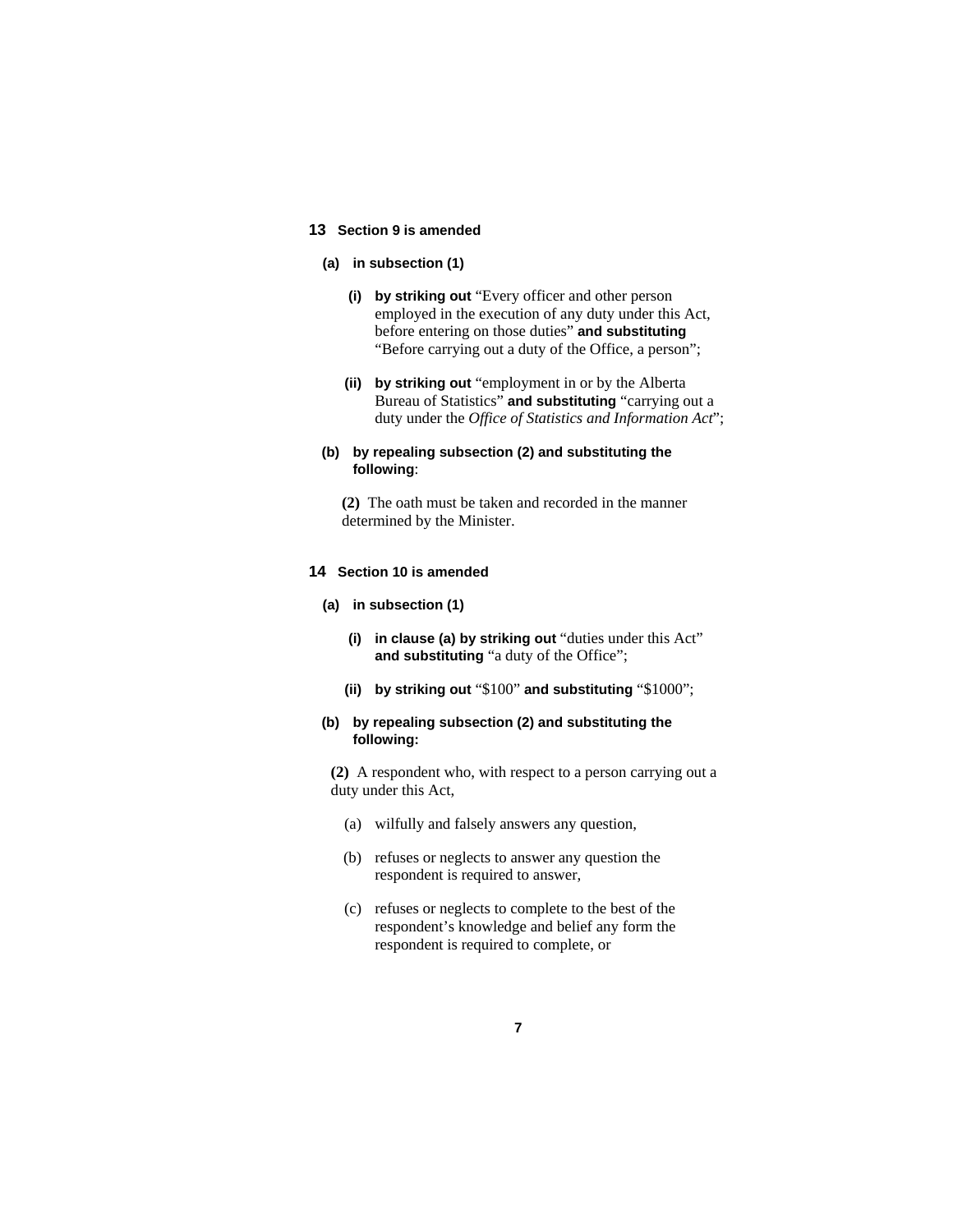# **13** Section 9 presently reads:

*9(1) Every officer and other person employed in the execution of any duty under this Act, before entering on those duties shall take the following oath of secrecy:* 

> *"I, , do solemnly swear that I will not, without due authority, disclose or make known any matter or thing that comes to my knowledge by reason of my employment in or by the Alberta Bureau of Statistics."*

*(2) The oath is to be taken before the Clerk of the Executive Council and recorded in the manner that the Minister prescribes.* 

#### **14** Section 10 presently reads:

*10(1) A person* 

- *(a) who, in the pretended performance of duties under this Act, obtains or seeks to obtain information that the person is not authorized to obtain, or*
- *(b) who contravenes section 8(2),*

*is guilty of an offence and liable to a fine of not more than \$100 and in default of payment to imprisonment for a term of not more than 30 days.* 

#### *(2) A person*

- *(a) who refuses or neglects to answer or who wilfully and falsely answers any question that the person has been asked by a person employed in the execution of any duty under this Act,*
- *(b) who refuses or neglects to complete to the best of the person's knowledge and belief any form that the person is required to complete pursuant to this Act, or*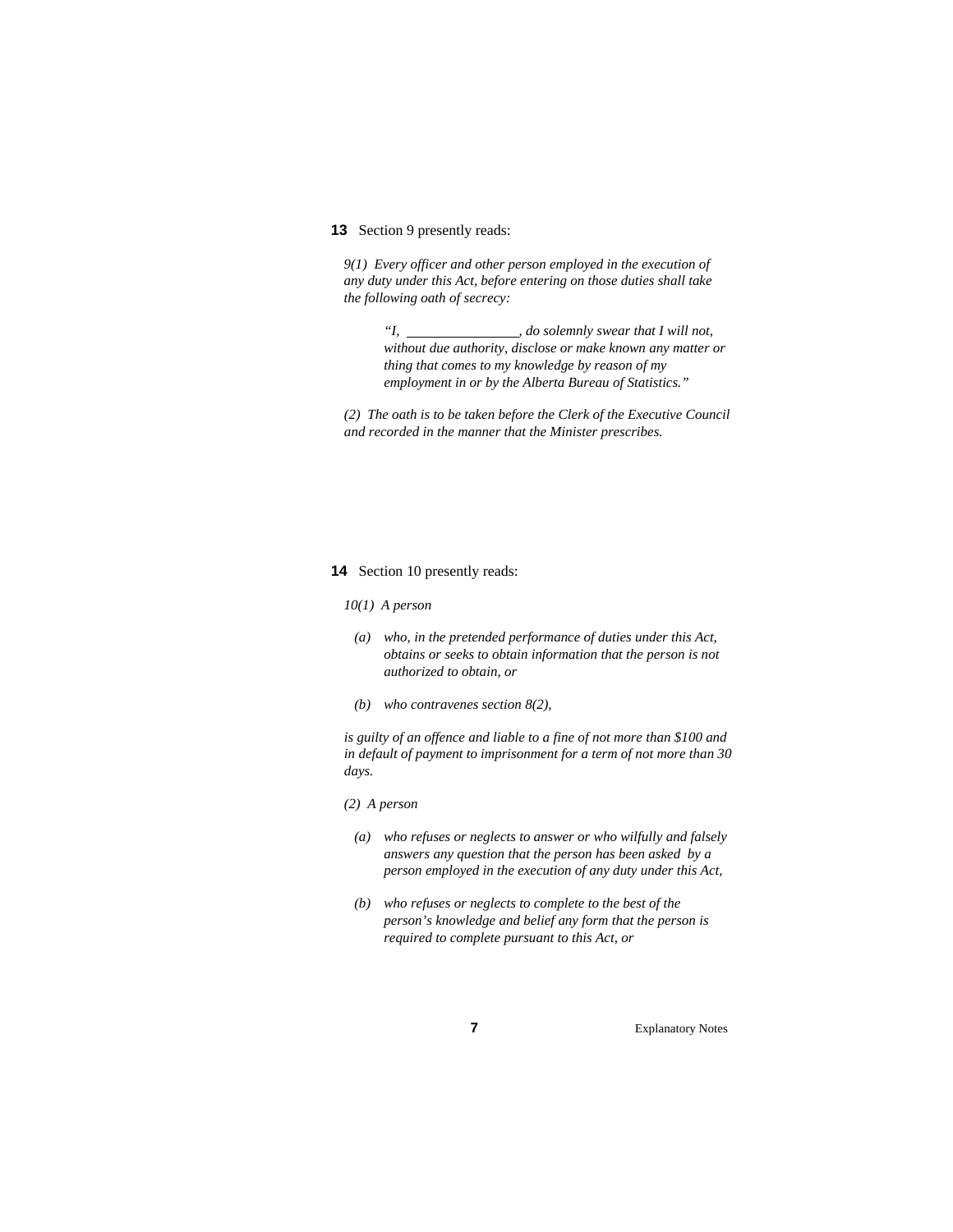(d) refuses or neglects to provide or return any record, form, return, report or answer the respondent is required to provide or return when and as required,

is guilty of an offence and is liable to a fine of not more than \$500 and in default of payment to imprisonment for a term of not more than 3 months.

# **15 The following is added after section 10**:

#### **Regulations**

- **11** The Lieutenant Governor in Council may make regulations
	- (a) respecting the collection, use or disclosure of information under sections 6 to 8.1;
	- (b) respecting the taking of a mandatory census or survey;
	- (c) governing any matter the Lieutenant Governor in Council considers necessary to carry out the purposes of this Act.

**16 The** *Alberta Corporate Tax Act* **is amended in section 77(5)(a)(i) by striking out** "*Statistics Bureau Act*" **and substituting** "*Office of Statistics and Information Act*".

**17 The** *Alberta Personal Income Tax Act* **is amended in section 79(5)(b)(i) by striking out** "*Statistics Bureau Act*" **and substituting** "*Office of Statistics and Information Act*".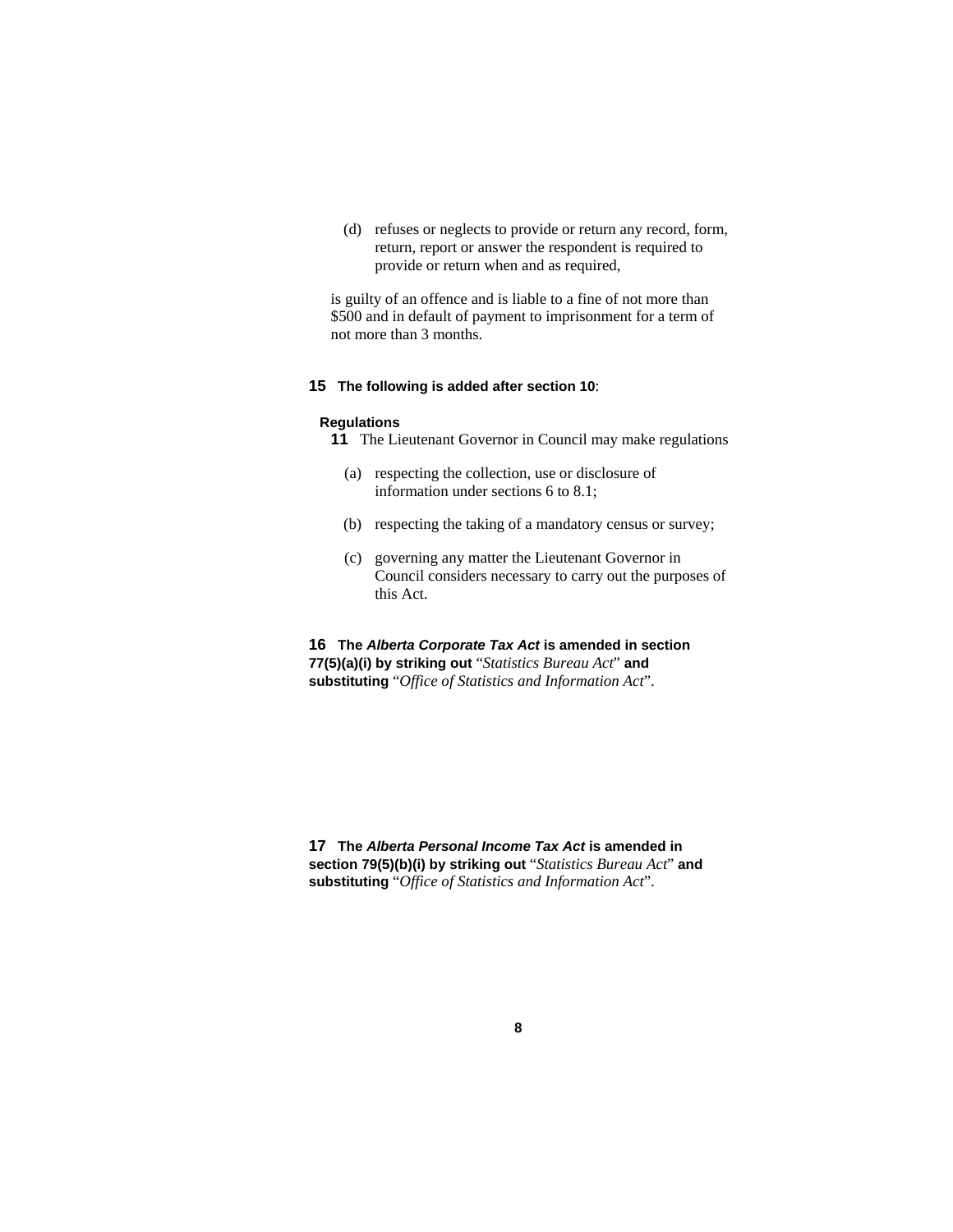*(c) who refuses or neglects to return to the Bureau any form, return, report or answer when and as it is required of the person under this Act,* 

*is guilty of an offence and is liable to a fine of not more than \$100 and in default of payment to imprisonment for a term of not more than 3 months.* 

**15** Regulations.

**16** Amends chapter A-15 of the Revised Statutes of Alberta 2000. Section 77(5)(a)(i) presently reads:

- *(5) Tax information may be communicated as follows:*
- *(a) to a person employed or engaged by the Government of Alberta if the tax information is* 
	- *(i) statistical in nature and to be used solely in accordance with section 3 of the Statistics Bureau Act;*

**17** Amends chapter A-30 of the Revised Statutes of Alberta 2000. Section 79(5)(b)(i) presently reads:

- *(5) Tax information may be communicated as follows:* 
	- *(b) to a person employed or engaged by the Government of Alberta if the tax information is* 
		- *(i) statistical in nature and to be used solely in accordance with section 3 of the Statistics Bureau Act;*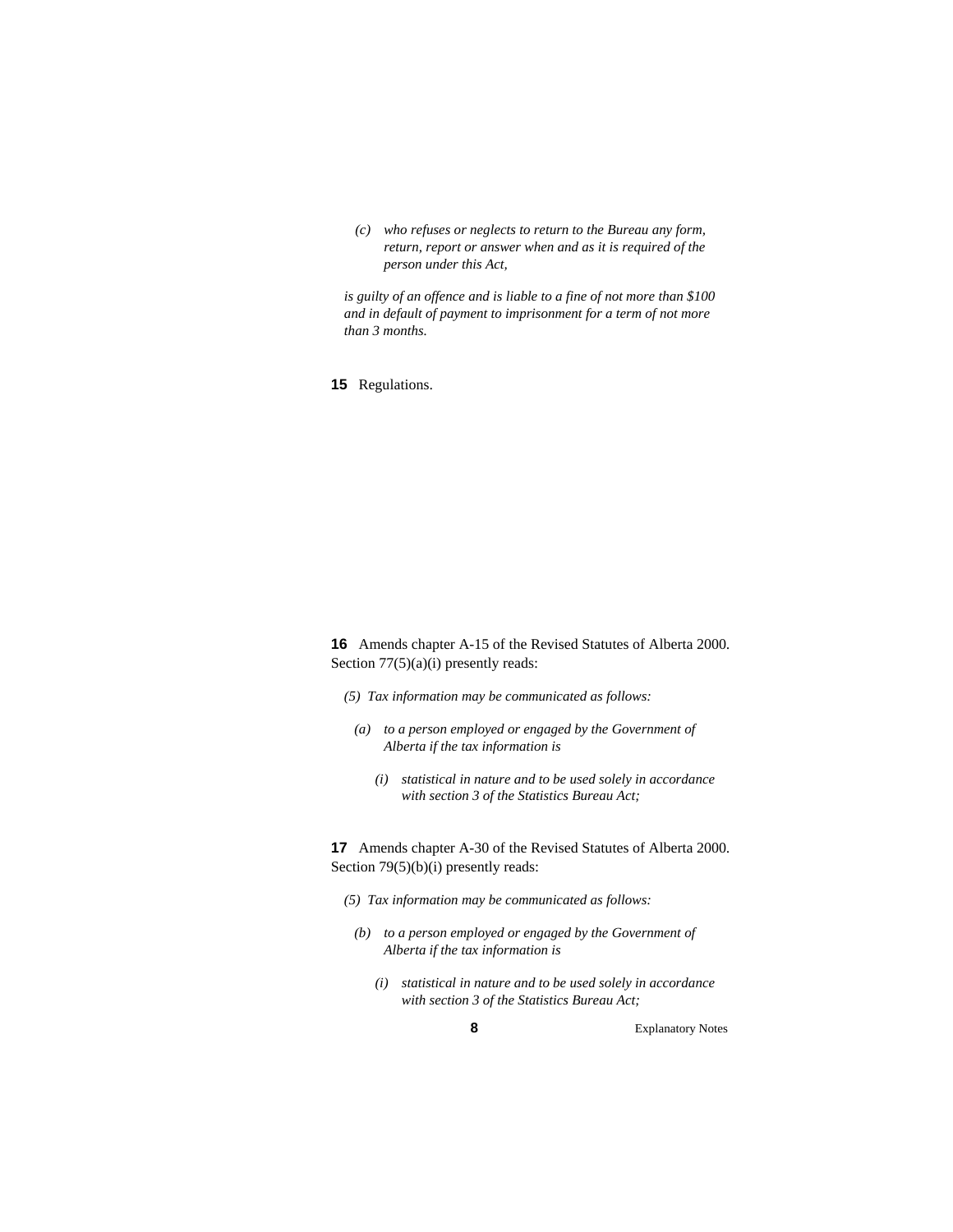**18 This Act comes into force on Proclamation.**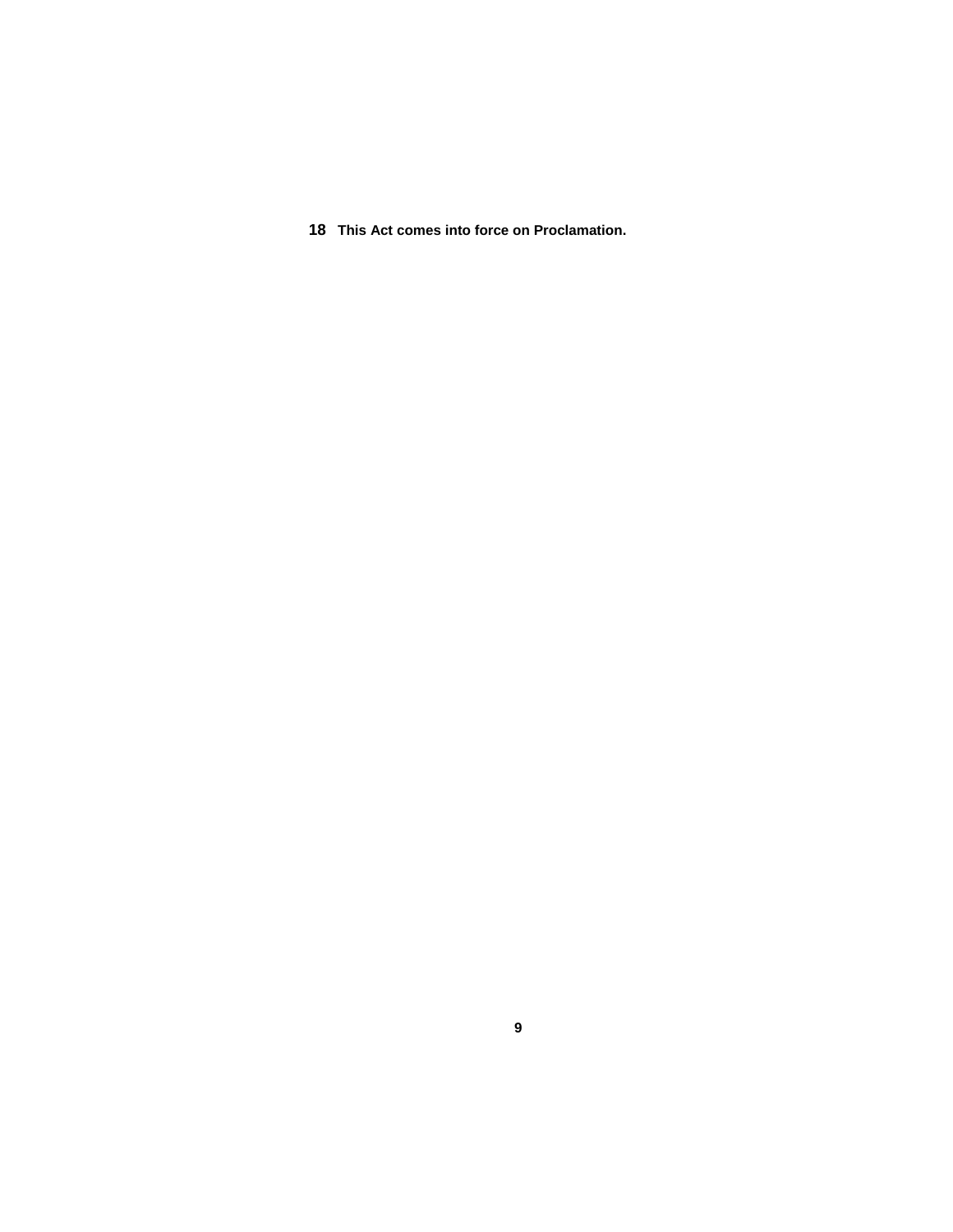Coming into force.